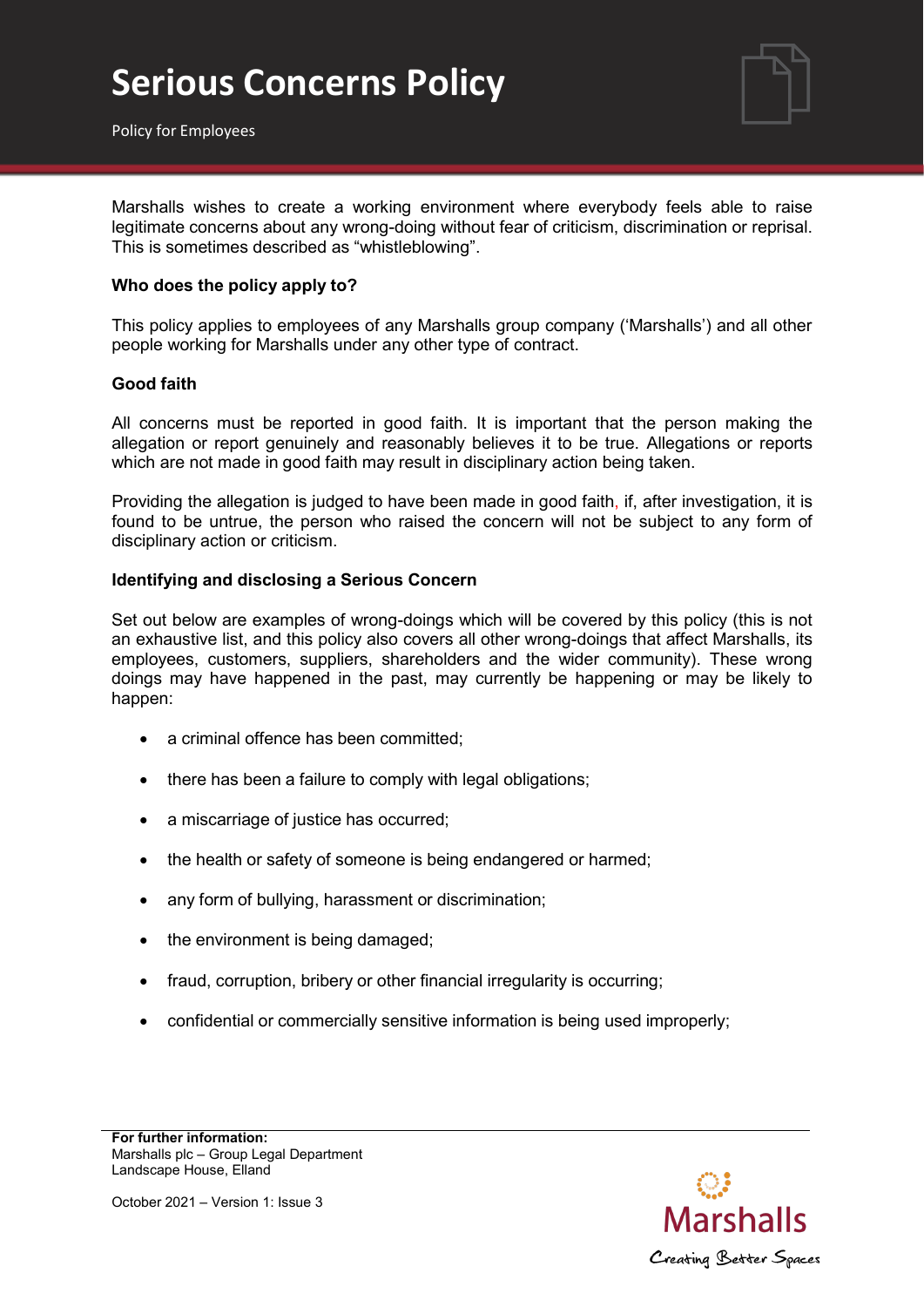

Policy for Employees

- a conflict of interest or unethical behaviour or malpractice has occurred;
- inside information on dealing in the shares of Marshalls plc or of any other company is being used improperly;
- there is a breach of another Group policy or the Marshalls Code of Conduct;
- there has been a failure to disclose information or documents have been improperly destroyed which should be disclosed to others in the group or to appropriate regulators; and
- there has been deliberate concealment of any of the above.

#### **How to raise concerns**

If individuals have a serious concern which they wish to raise, they must do so by following this policy. The earlier the disclosure is made the better. Every disclosure under this policy will be treated seriously and will be fully investigated.

There are a number of ways in which you can report a serious concern:-

1. By calling or contacting the independent whistleblowing service operated by Safecall (telephone number 0800 915 1571: web address [www.safecall.co.uk/report\). T](http://www.safecall.co.uk/report))his service is completely independent of Marshalls and allows such matters to be reported at any time, anonymously if preferred, to an experienced individual who may, where appropriate, offer guidance, advice and support. Further details are on your site notice board and available via the intranet.

2. If you are comfortable doing so, you may raise matters in the first instance with your immediate line manager. You should tell them that you are raising the matter under the Serious Concerns Policy and that it should be investigated.

**For further information:** Marshalls plc – Group Legal Department Landscape House, Elland

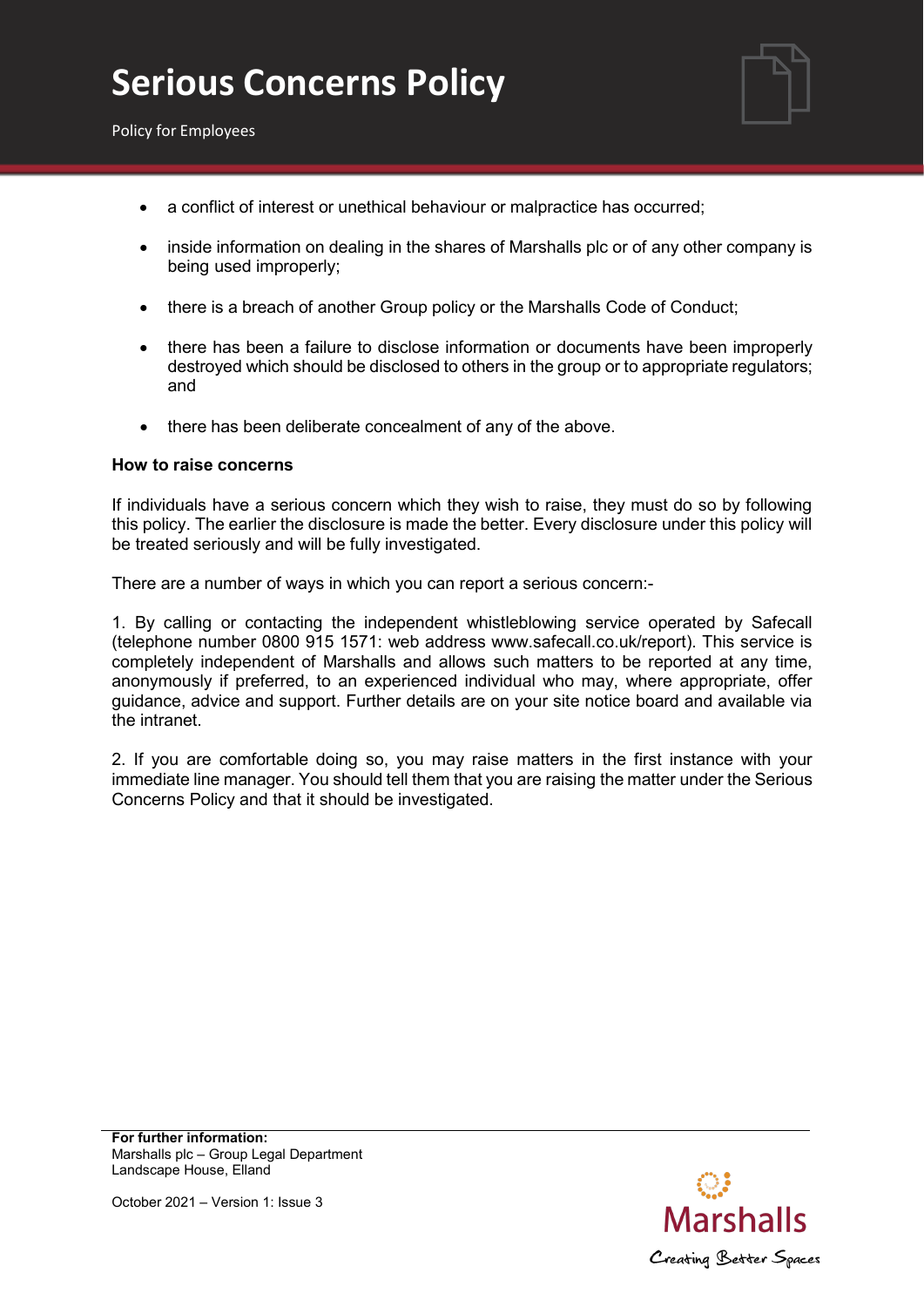# **Serious Concerns Policy**

Policy for Employees



3. If you would rather not deal with your line manager (for example, because of the nature of the concern or because the concern relates to that individual) and you cannot for any reason use the Safecall service, you may raise your concern directly with either:

> **Louise Furness** Group HR Director 01422 314774 [louise.furness@marshalls.co.uk](mailto:louise.furness@marshalls.co.uk) or **Shiv Sibal** Group General Counsel & Company Secretary 01422 314767 [shiv.sibal@marshalls.co.uk](mailto:shiv.sibal@marshalls.co.uk)

If, in extremely rare instances it would not be appropriate to raise the matter with any member of Marshalls' management, you may refer the matter directly to the Board by emailing:

### **Graham Prothero**

(Senior Independent Director and Chair of the Audit Committee) [graham.prothero@vistrygroup.co.uk](mailto:graham.prothero@vistrygroup.co.uk)

Where a matter is raised with a line manager or other individual in a particular business area, the person receiving the Serious Concern must immediately report the concern to either the Group General Counsel & Company Secretary or the Group HR Director. Such reports are made in strictest confidence and any written material containing personal data must be appropriately encryptedin accordance with the Group's Data Protection policies.

### **Procedure**

Marshalls recognises the sensitivity of raising such issues and we undertake to treat details of individuals who report matters with the utmost confidence. All concerns raised under this policy will be investigated.

Once a disclosure has been made, the issue will be investigated and the person who made the disclosure will be kept informed of progress. If the report is made via Safecall, they will liaise with the discloser to keep them informed of the progress of the investigation and the outcome.

It is not appropriate to set a timeframe by which such investigations will be completed as the diverse nature of the possible types of disclosure makes this unworkable. However, Marshalls is committed to dealing with all disclosures in a timely manner.

The Group General Counsel & Company Secretary or the Group HR Director will give guidance to the line manager and any person charged with investigating the concern. This will ensure there is a consistent and appropriate response to matters raised, and that the

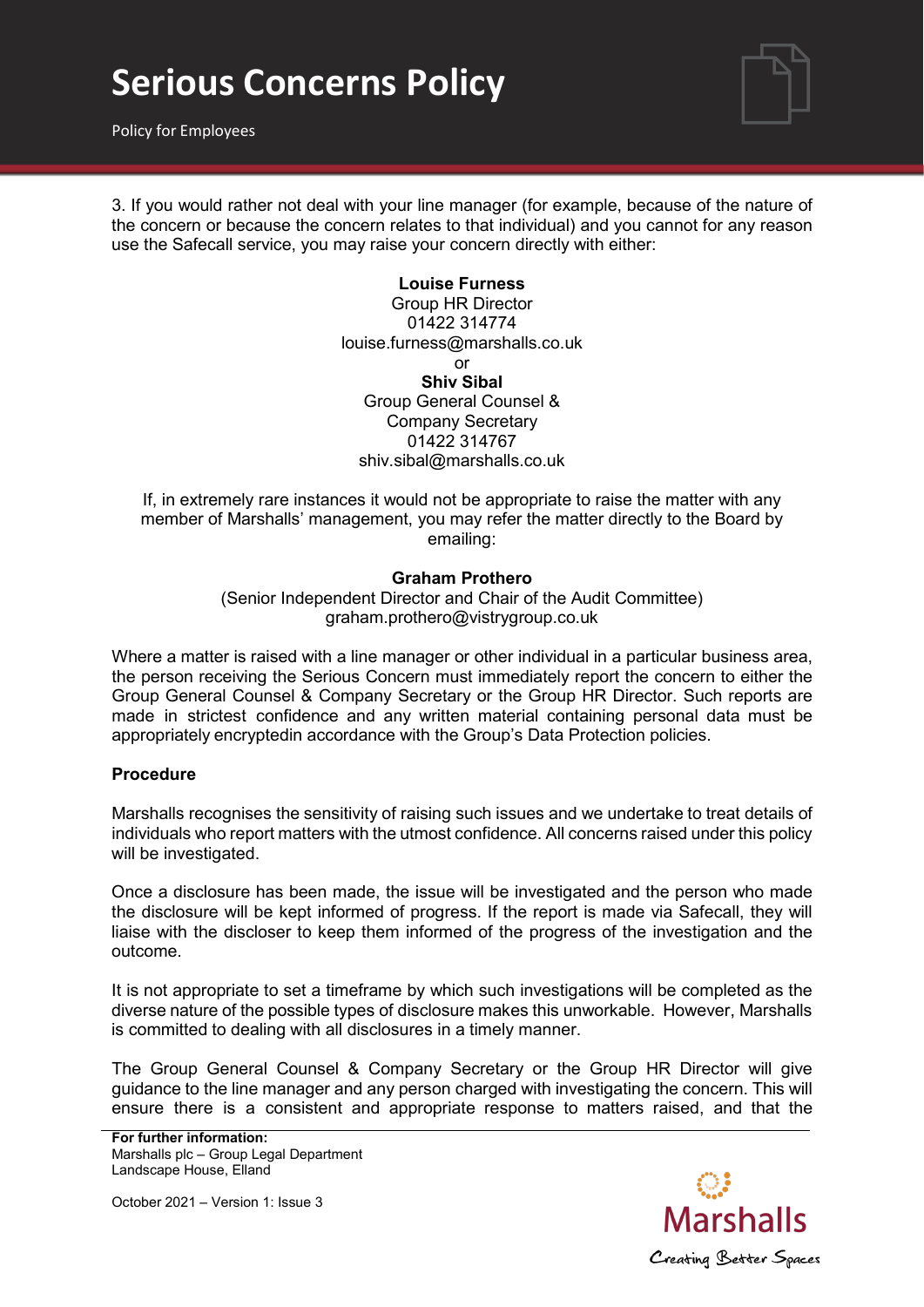# **Serious Concerns Policy**



Policy for Employees

investigation is monitoredand followed up in a timely way.

The person(s) making the disclosure will be advised of the outcome of the investigation as soon as practicable. If the person making the disclosure is not satisfied that the investigation or the outcome has fully addressed their concerns, they may request that the matter be referred to the Chair of the Audit Committee or, if it would not be appropriate to contact that person (for example if the concern arises from a decision they have made), the Chair of the Board.

## **Confidentiality**

Every effort will be made to keep the identity of any person who has raised concerns in accordance with this policy confidential. However, in certain circumstances, his or her identity may need to be disclosed, but this will only happen when it is absolutely necessary. While investigations are ongoing, the person raising concerns should also keep the fact that they have done so, and the subject of their concerns, confidential.

### **No reprisals for making a disclosure under this policy**

Provided the concern is raised in good faith, no action will be taken against any individual under this policy, nor will there be any threat to his or her career prospects. Retaliation against or victimisation of anyone who raises a concern will not be tolerated and will be regarded as a potentially serious disciplinary offence which, subject to investigation, may lead to dismissal.

Any attempt by anyone in the Company to deter an individual from making a disclosure or to victimise, harass or discriminate against an individual for making a disclosure, perceived or actual, will also be regarded as a potentially serious disciplinary offence.

### **Grievance procedure**

This policy is not designed to replace the grievance procedure which should be used by individuals if they have a personal grievance.

### **Who will not be protected by this policy?**

The following people will not be protected by this policy:-

- Individuals whose disclosures are not made in good faith;
- Individuals who do not reasonably believe the allegation to be true;
- Individuals who make the disclosure principally for the purpose of obtaining payment or personal gain;
- Individuals who make the disclosure principally with malicious intent;
- Individuals who do not raise their concerns in accordance with this policy before making a disclosure to an external party

Where a criminal offence has clearly been committed and there is a duty to report it to the police or other enforcement agency immediately, individuals who do so will continue to be protected by this policy but should also raise their concerns as soon as practicable under the